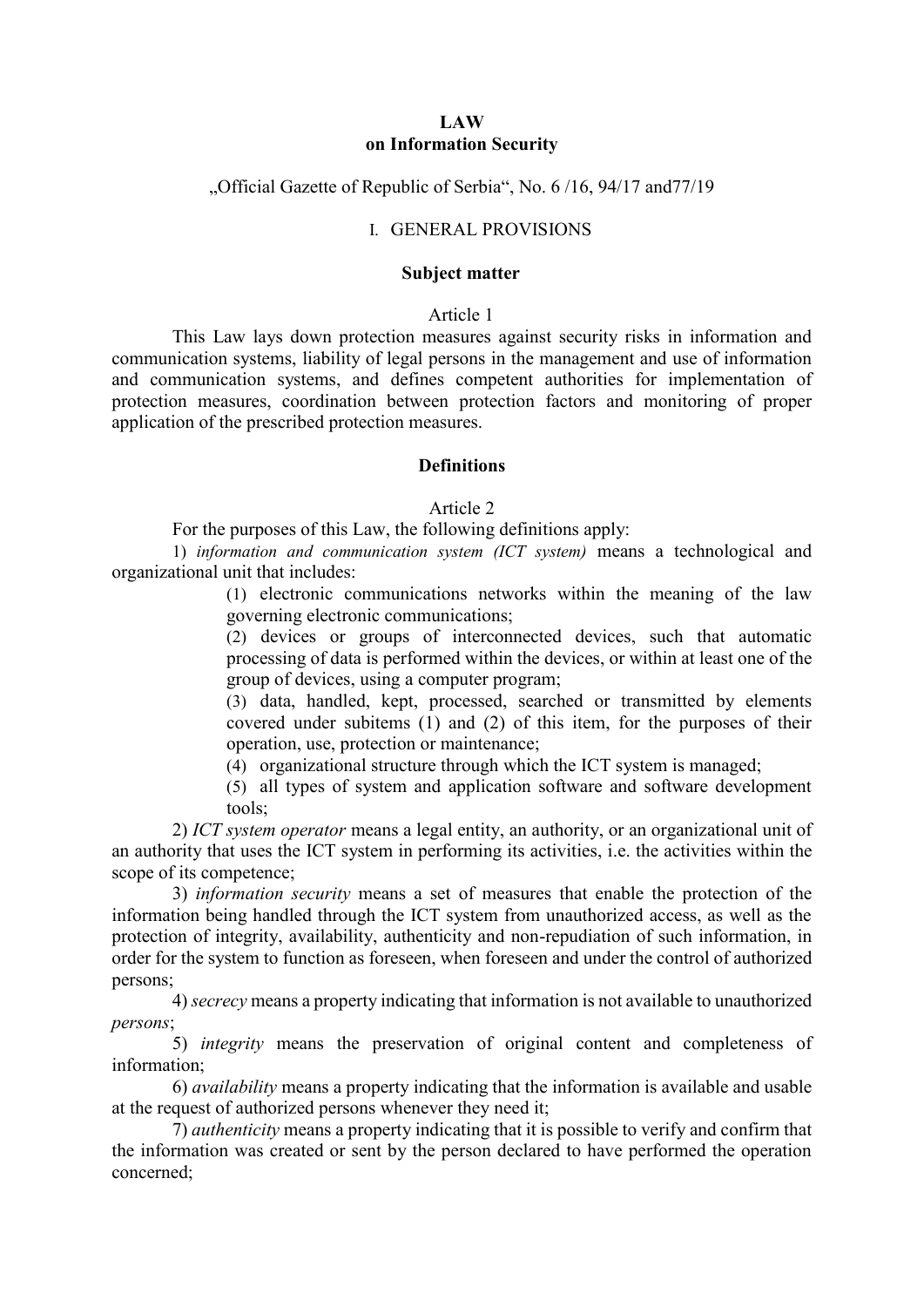8) *non-repudiation* means the ability to prove that a particular operation was carried out or that a particular event occurred, so that it cannot be denied at a later stage;

9) *risk* means the possibility of violating information security, i.e. the possibility of violating secrecy, integrity, availability, authenticity or non-repudiation of information, or the possibility of violating proper functioning of the ICT system;

10) *risk management* means a systematic set of measures that includes planning, organizing and directing activities in order to ensure that the risks remain within prescribed and acceptable frameworks;

11) *incident* is any event that has a negative impact on security of network and information systems;

11a) *single system for receiving notifications* is an information system inspecting incident data in ICT systems of significant importance that may have a significant influence on distribution of information security;

12) *ICT system protection measures* means technical and organizational measures for managing the ICT system security risks;

13) *classified information* means any information that is determined and classified with a certain degree of secrecy in accordance with the regulations on information secrecy;

14) *ICT system dealing with classified information* means the ICT system that is determined for dealing with classified information in accordance with the law;

*15) public authority* means a state authority, an autonomous province's authority, a local self-government unit's authority, an organization and another legal entity or natural person whom is confidred with the exercise of public powers;

16) *security service* means a security service within the meaning of the law regulating the foundations of the Republic of Serbia's security and intelligence system;

17) *independent ICT system operators* means the ministry in charge of defense affairs, the ministry in charge of internal affairs, the ministry in charge of foreign affairs and the security services;

18) *compromising electromagnetic radiation (CEMR)* means unintentional electromagnetic emissions when transmitting, processing or storing information, the receipt and analysis of which can disclose the contents of such information;

19) *crypto security* means an information security component encompassing crypto protection, management of crypto materials and development of crypto protection methods;

22) *crypto protection* means the application of methods, measures and procedures for the purpose of transforming data into a form that makes them inaccessible to unauthorized persons for a certain period of time or permanently;

21) *cryptographic product* means a software or a device by which crypto protection is carried out;

22) *crypto materials* means cryptographic products, data, technical documentation for the cryptographic products, as well as appropriate cryptographic keys;

23) *security zone* means a space or room where classified information is processed and stored, in accordance with the regulations on information secrecy;

24) *information assets* include the data located in files and databases, program code, configuration of hardware components, technical and user documentation, usage logs for hardware components, for data in files and databases and for running procedures, if the said logs are kept, in-house general acts, procedures, and the like.

25) *information society service* means a service as defined in the law governing electronic commerce;

26) *information society service provider* means a service provider as defined in the law governing electronic commerce.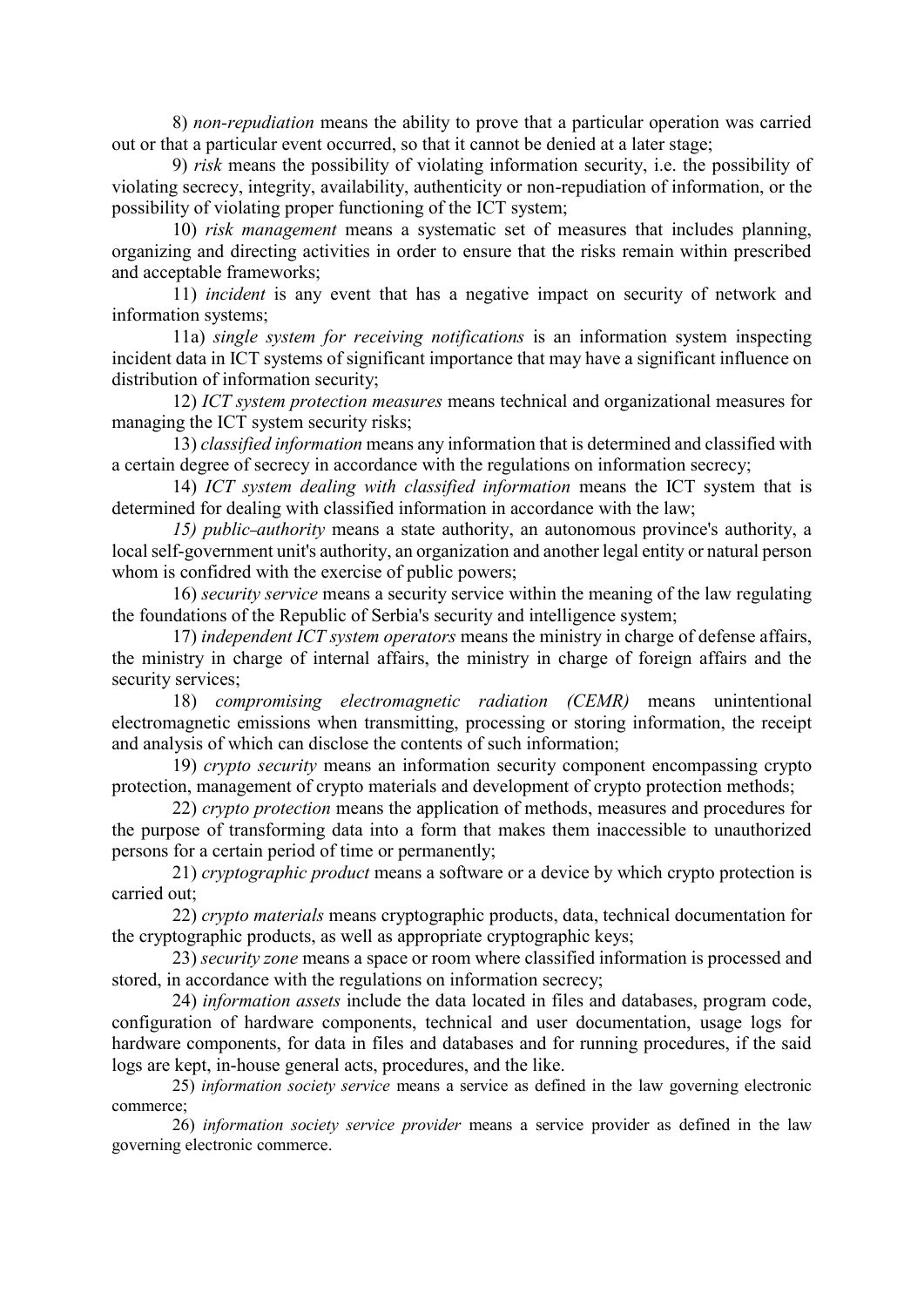### **Principles**

## Article 3

When planning and implementing the ICT system protection measures, the following principles shall be observed:

1) principle of risk management - selection of measures and level of their implementation shall be based on the risk assessment, the need for risk prevention and elimination of the consequences of the risk realized, including all types of extraordinary circumstances;

2) principle of comprehensive protection - the measures shall be implemented at all organizational, physical, technical and technological levels, as well as during the ICT system's entire life cycle;

3) principle of expertise and good practice - the measures shall be implemented in accordance with professional and scientific knowledge and experience in the field of information security;

4) principle of awareness and competence - all persons who effectively or potentially affect information security by their actions should be aware of the risk and possess the appropriate knowledge and skills.

# **Personal Data Processing**

Article 3а

In the event of personal data processing while exercising powers or meeting obligations hereunder, regulations governing personal data processing shall be complied with.

### **Competent authority**

Article 4

The state administration body responsible for the ICT system security shall be the ministry responsible for information security (hereinafter: the Competent authority).

### **Body for the Coordination of Information Security Affairs**

#### Article 5

In order to achieve cooperation and harmonized performance of tasks in the function of improving information security, as well as initiating and monitoring preventive and other activities in the field of information security, the Government shall establish the Body for the Coordination of Information Security Affairs (hereinafter: the Coordination Body), as a coordination body of the Government, which shall include the representatives of ministries responsible for information security, defense, internal affairs, foreign affairs, justice, of security services, Office of the National Security Council and Classified Information Protection, General Secretariat of the Government, National Bank of Serbia, Centre for ICT System Security of Authorities and National Center for the Prevention of Security Risks in ICT Systems.

In the function of improving certain areas of information security, professional working groups of the Coordination Body shall be formed, which shall include the representatives of other public authorities, economy, academic community and non-governmental sector.

By a decision establishing the Coordination Body, the Government shall determine its composition, tasks, deadline for reporting to the Government, and other issues related to its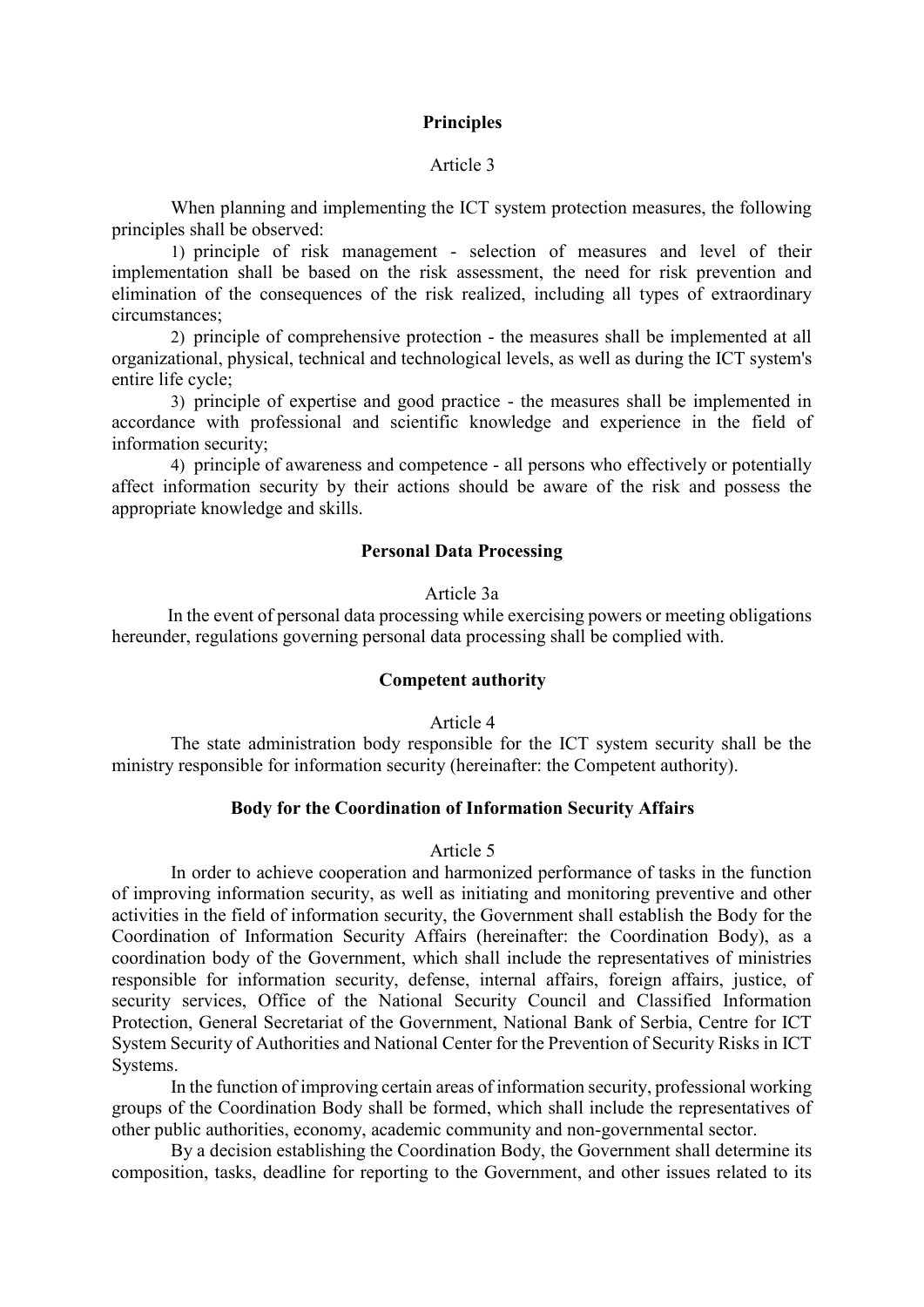# II. SECURITY OF ICT SYSTEMS OF SPECIAL IMPORTANCE

# **ICT systems of special importance**

Article 6

ICT systems of special importance are the systems that are used for:

1) the performance of tasks in public authorities;

2) the processing of special categories of personal data within the meaning of the law governing the protection of personal data,;

3) the performance of activities of general interest and other economic activities in the following areas:

(1) Energy:

- production, transmission and distribution of electricity;
- coal production and processing;
- production, processing, transport and distribution of oil and trade of oil and petroleum products;
- research, production, processing, transport and distribution of natural and liquid gas.
- (2) Transport:
	- railway, postal and air traffic;
- (3) Health sector:
	- health care
- (4) Banking and financial markets:
	- operations of financial institutions;
	- management of data registry on obligations of natural and legal persons to financial institutions;
	- management operations and activities related to the functioning of a regulated market;
- 5) Digital infrastructure:
	- exchange of internet traffic;
	- management of the national Internet domain registry and the naming system in a network (DNS systems)
- (6) Public goods:
	- use, management, protection and improvement of public goods (water, roads, mineral resources, forests, navigable rivers, lakes, riverbanks, spas, wildlife, protected areas);
- (7) Information society services:
	- information society services within the meaning of Article 2 point 25) of this law.
- (8) Other areas:
	- electronic communication;
	- publication of an official gazette of the Republic of Serbia;
	- management of nuclear facilities:
	- production, trade and transport of weapons and military equipment;
	- waste management;
	- utility services;
	- production and supply of chemicals.

work.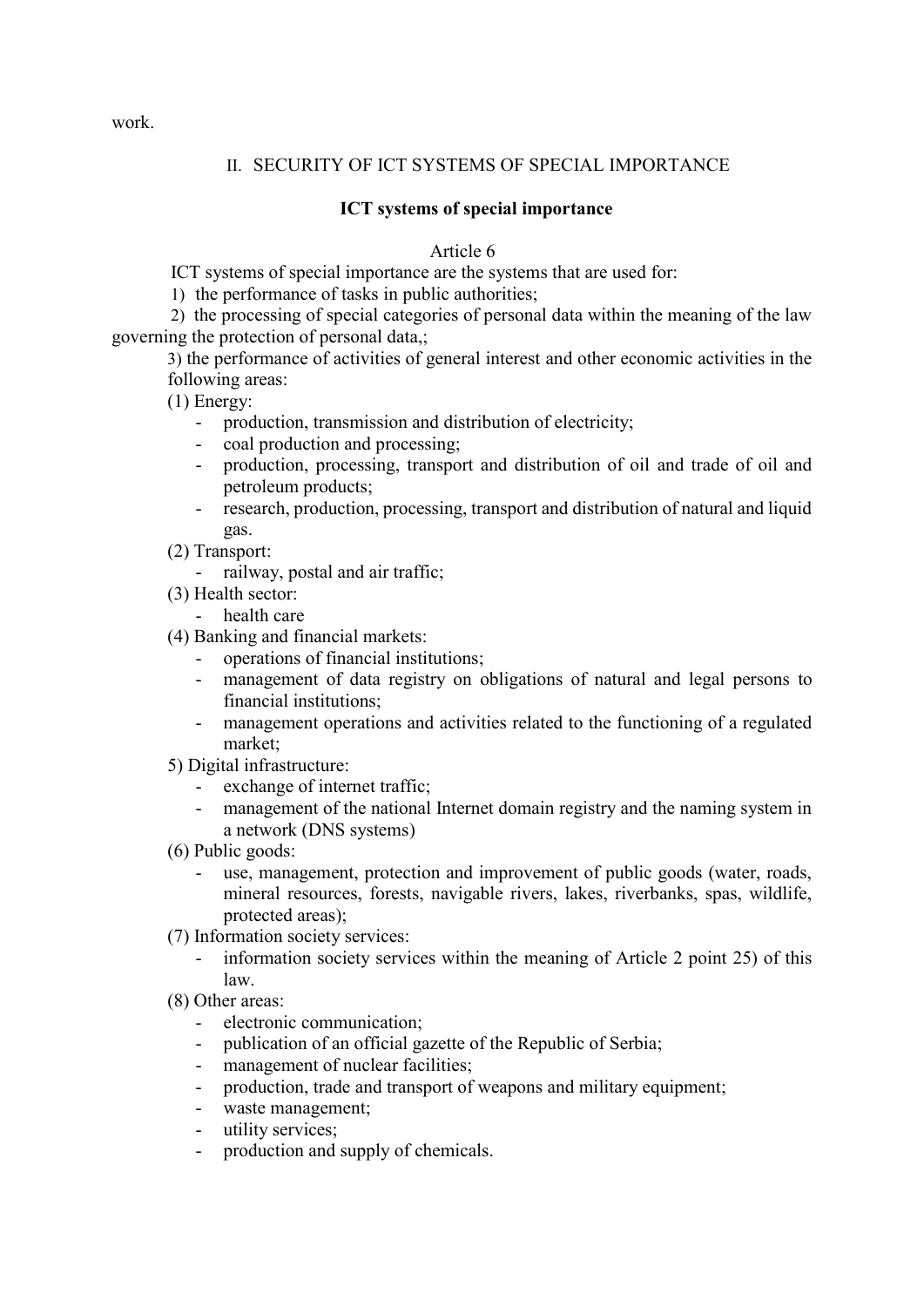4) In legal entities and institutions established by the Republic of Serbia, the autonomous province or local self-government units for the performance of activity referred to in item 3) above.

On the proposal of the ministry competent for information security, the Government shall determine the list of activities referred to in paragraph 1, item 3) of this Article.

# **Obligations of an operator of an ICT system of special importance**

## Article 6а

An operator of an ICT system of special importance in accordance with this law shall:

1) List the ICT system of special importance it operates in the registry of operators of ICT systems of special importance;

2) Undertake protection measures of ICT systems of special importance;

3) Adopt an act on the security of the ICT system;

4) Perform a check of compliance of implemented ICT system protection measures with the act on the security of the ICT system at least once a year;

5) Arrange its relationship with third parties in a manner that ensures that protection measures for that ICT system are undertaken in accordance with the law, if it entrusts its activities related to the ICT system of special importance to third parties;

6) Submit notifications of incidents having a significant impact on information security of the ICT system;

7) Supply statistical data on incidents in the ICT system.

# **Registry of operators of ICT systems of special importance**

# Article 6b

The competent authority shall establish and maintain the registry of operators of ICT systems of special importance (hereinafter referred to as: the registry) which shall include:

1) Name and registered office of an operator of an ICT system of special importance;

2) Name and surname, official e-mail address and official contact telephone of an administrator of an ICT system of special importance;

3) Name and surname, official e-mail address and official contact telephone of a responsible person for an ICT system of special importance.

4) Information on the type of ICT system of special importance, in accordance with Article 6 hereof.

Register can include other additional data on ICT systems of special importance, which shall be regulated by competent authority.

An operator of an ICT system of special importance shall list the ICT system of special importance it operates in the registry referred to in paragraph 1 above.

An operator of an ICT system of special importance shall submit to the competent authority the data referred to in paragraph 1 above no later than 90 days from the date of adoption of the regulation referred to in Article 6, paragraph 2 hereof, i.e. 90 days from the date of establishment of an ICT system of special importance.

The competent authority shall make available to the national center for the prevention of security risks in ICT systems (hereinafter referred to as: the national cert) the updated registry referred to in paragraph 1 above.

# **Protection measures for ICT systems of special importance**

# Article 7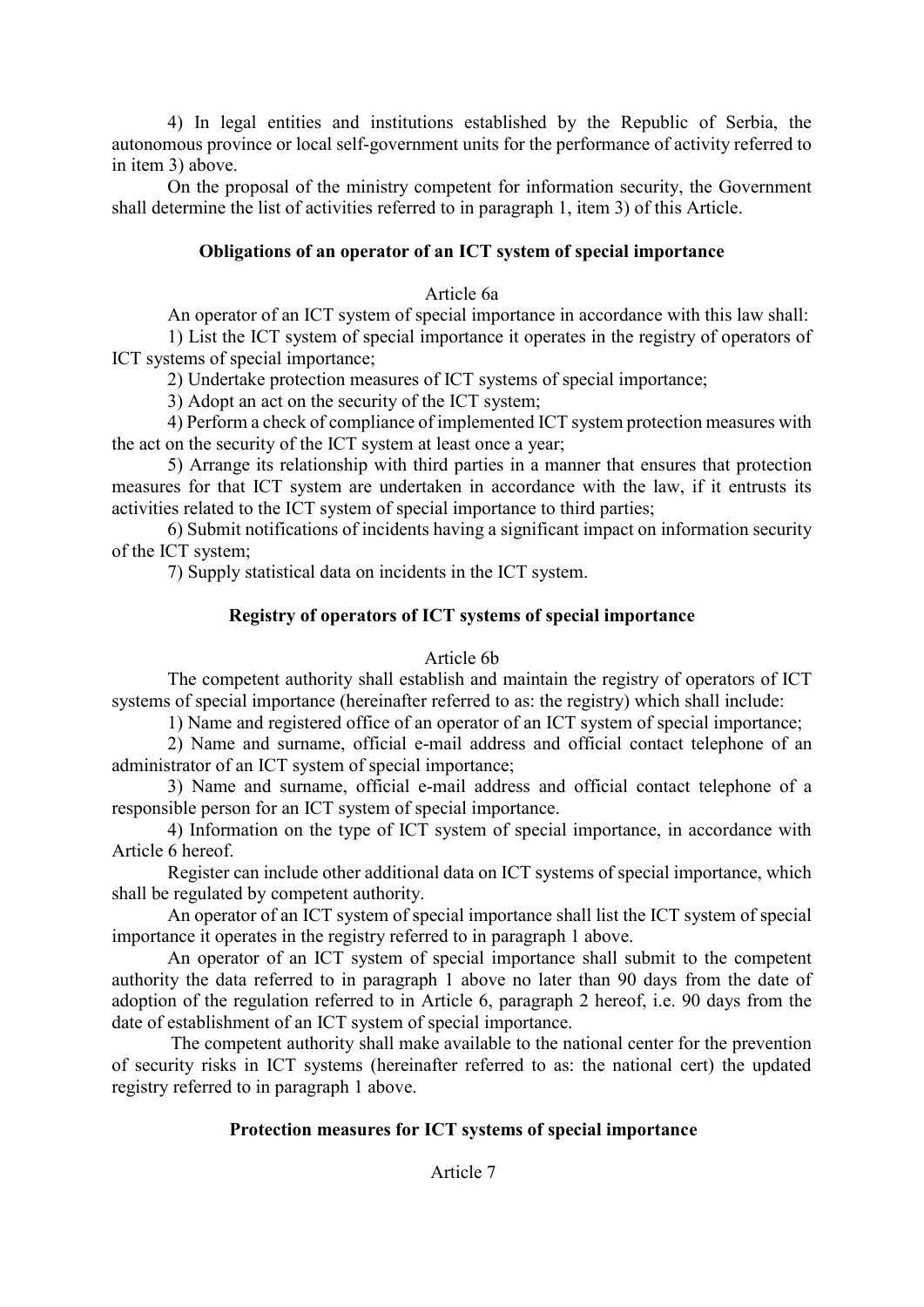The ICT system of special importance operator shall be responsible for the security of an ICT system and for the ICT system protection measures.

The protection measures for the ICT system shall ensure the prevention against incidents, i.e. the prevention and reduction of damages from incidents that threaten the exercise of authorities and performance of activities, especially within the provision of services to other persons.

Protection measures for ICT systems refer to:

1) establishment of an organizational structure, with determined tasks and responsibilities of employees, which provides information security management within the ICT system operator;

2) achieving the safety of remote work and use of mobile devices;

3) ensuring that persons using the ICT system or managing the ICT system are qualified for their work and understand their responsibility;

4) protection against risks arising from changes in work or termination of employment of persons employed by an ICT system operator;

5) identification of information assets and determination of responsibility for their protection;

6) classification of data so that the level of their protection corresponds to the importance of the data in accordance with the principle of risk management referred to in Article 3 of this

Law;

7) protection of data carriers;

8) restriction of access to data and means of data processing;

9) approving authorized access and prevention of unauthorized access to an ICT system and services provided by the ICT system;

10) determining the responsibility of users to protect their own means of authentication;

11) providing the appropriate use of crypto protection in order to protect data secrecy, authenticity and integrity;

12) physical protection of facilities, premises, rooms or zones where the ICT system assets and documents are located and where the data are processed in the ICT system;

13) protection against loss, damage, theft or any other form of endangering the safety of the assets constituting the ICT system;

- 14) ensuring the proper and safe operation of data processing facilities;
- 15) protection of data and means of data processing against malicious software;
- 16) protection against data loss;

17) storing the data on events that may be of significance for the security of the ICT system;

18) ensuring the integrity of software and operating systems;

19) protection against abuse of technical security weaknesses of the ICT system;

20) ensuring that the activities of the audit of ICT systems have as little impact on the functioning of the system as possible;

21) data protection in communication networks including devices and lines;

22) security of data transmitted within the operator of the ICT system, as well as between the operators of the ICT system and persons outside the operator of the ICT system;

23) compliance with information security requirements in the management of all phases of the life cycle of an ICT system or parts of the system;

24) protection of the data used for testing of the ICT system or parts of the system;

25) protection of the ICT system operator's assets that are available to service providers;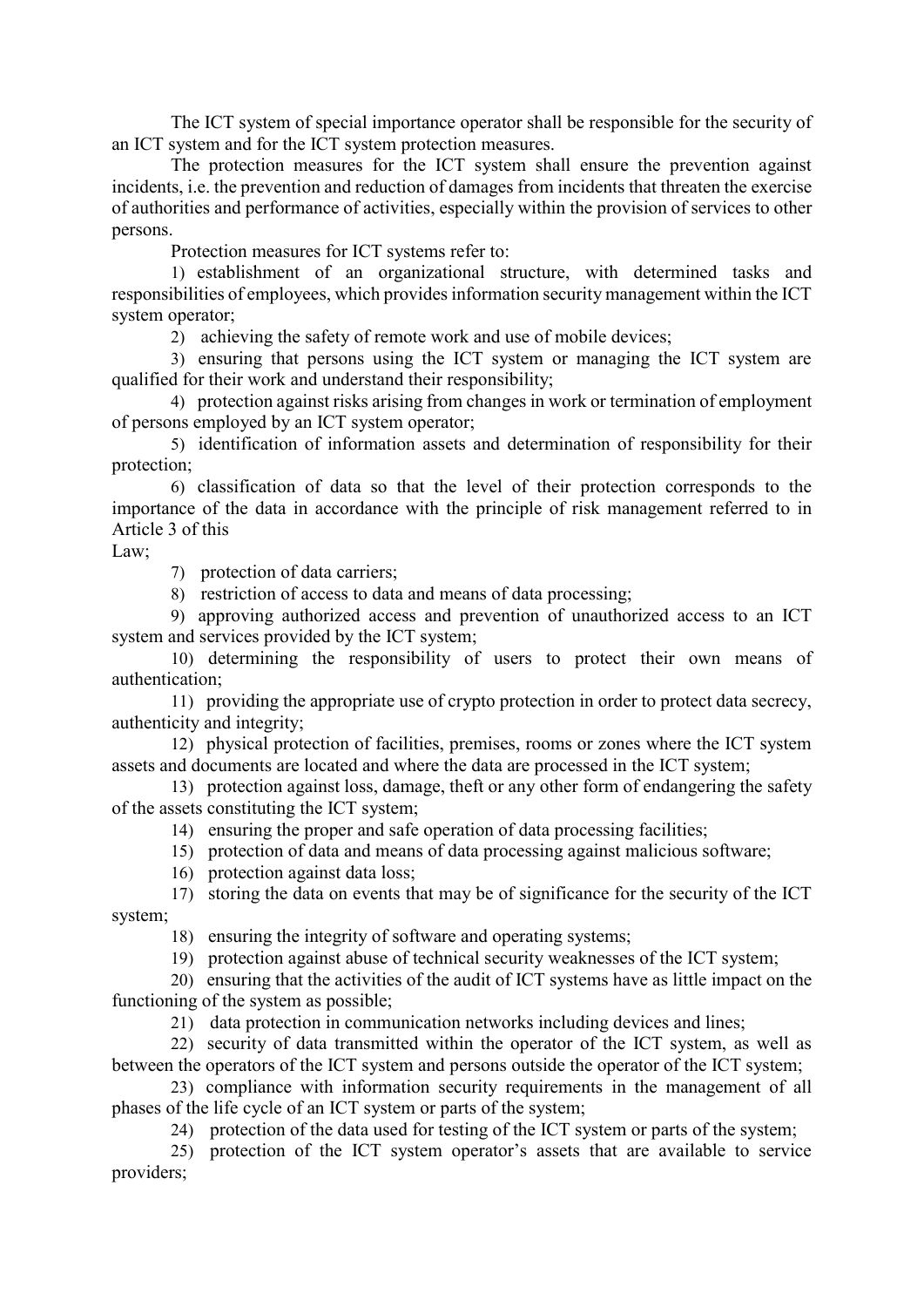26) maintaining the contracted level of information security and services provided, in accordance with the terms and conditions agreed with the service provider;

27) prevention and response to security incidents, which implies an adequate exchange of information on ICT system security vulnerabilities, incidents and threats;

28) measures that ensure the continuity of operation in extraordinary circumstances.

The Government, on the proposal of the Competent authority, shall closely regulate the protection measures for the ICT system, taking into account the principles referred to in Article 3 of this Law, national and international standards and standards applicable in the respective fields of work.

# **Act on security of ICT systems of special importance**

### Article 8

An operator of the ICT system of special importance shall be obliged to adopt an act on the security of the ICT system.

The act referred to in paragraph 1 of this Article shall determine the protection measures, and in particular the principles, method and procedures to achieve and maintain an adequate level of system security, as well as the powers and responsibilities related to the security and resources of the ICT system of special importance.

The act referred to in paragraph 1 of this Article must be in line with changes in the environment and in the ICT system itself.

The operator of the ICT system of special importance shall be obliged, independently or by employing external experts, to perform a check of compliance of the implemented ICT system measures with the act referred to in paragraph 1 of this Article at least once a year, and to draft a report thereof.

The detailed content of the act referred to in paragraph 1 of this Article, the manner of checking an ICT system of special importance, and the content of the report on the check shall be determined by the Government on the proposal of the Competent authority.

### **Entrusting the ICT system of special importance related activities to third parties**

#### Article 9

An operator of the ICT system of special importance may entrust its activities related to the ICT system to third parties, in this case it shall be obliged to arrange its relationship with such parties in a manner that ensures that protection measures for that ICT system are undertaken in accordance with the law.

The activities referred to in paragraph 1 of this Article (hereinafter referred to as: "entrusted activities") shall include all activities involving the processing, keeping or access to data held by the operator of an ICT system of special importance, which relate to its operations, as well as the development activities, i.e. the maintenance of software and hardware components that its proper handling in the performance of tasks within its competence or provision of services directly depends on.

The third party referred to in paragraph 1 of this Article shall also include a business entity that has property and management relations with the operator of the ICT system of special importance (persons with interest, members of a group of companies to which that business entity belongs, etc.).

Entrustment of the activities shall be performed on the basis of a contract concluded between the operator of the ICT system of special importance and the person to whom these activities are entrusted or by a special regulation.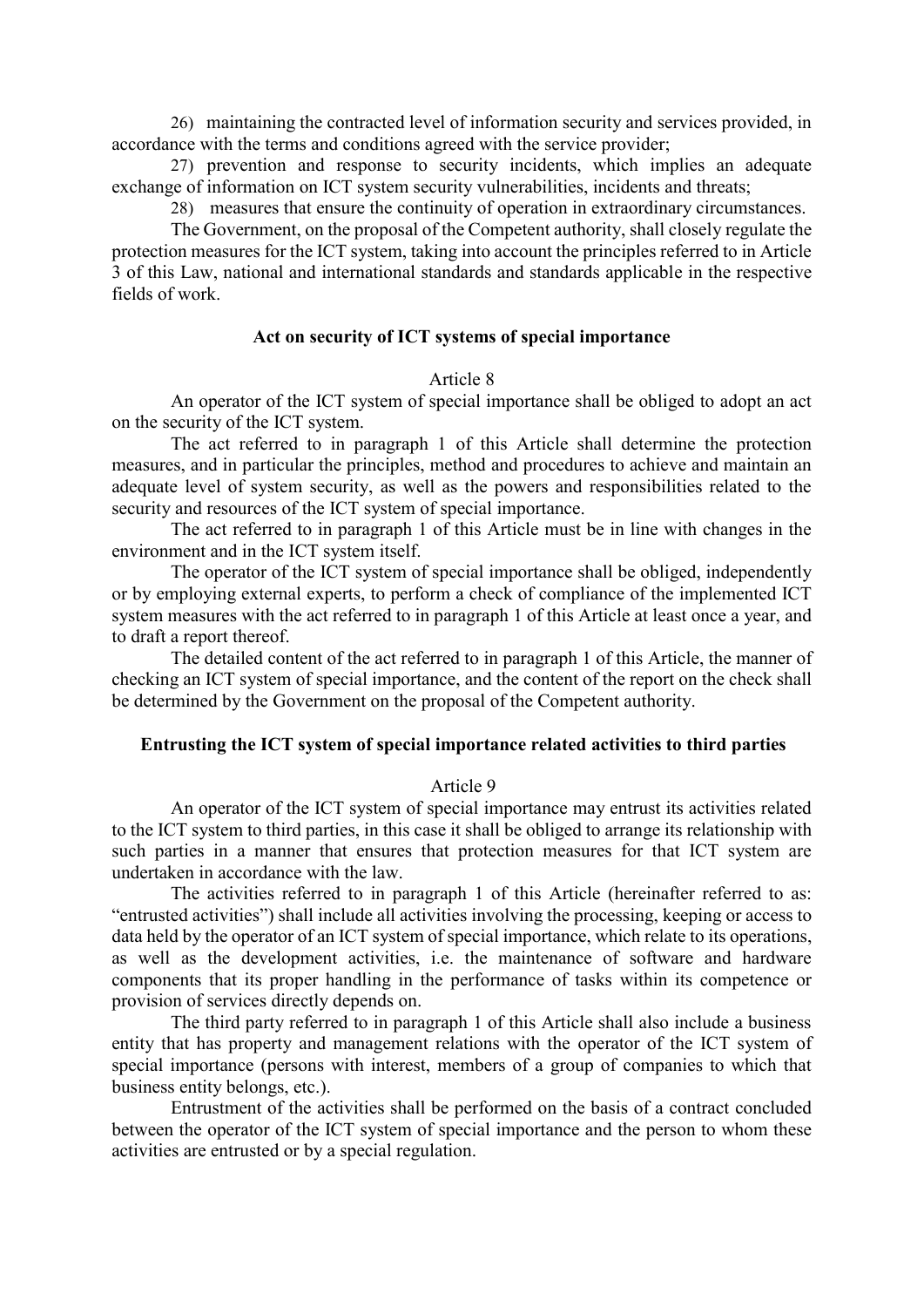#### Article 10

Notwithstanding the provisions of Article 9 of this Law, if the activities related to the ICT system are entrusted based on a regulation, such regulation may otherwise regulate the obligations and responsibilities of the operator of the ICT system of special importance in relation to the entrusted activities.

## **Incident notification**

#### Article 11

The operators of ICT systems of special importance shall submit notifications of incidents in ICT systems that can have a significant impact on information security breaches through the portal of the competent authority or the National CERT to the single system for receiving notifications on incidents which shall be maintained by the competent authority.

If bodies referred in paragraph 1 are notified on incident by other means, they enter incident data in the system referred to in paragraph 1.

Notwithstanding paragraph 1 of this Article, notifications of incidents shall be forwarded to the:

- 1) National Bank of Serbia, in the event of incidents in ICT systems referred to in Article 6, paragraph 1, item 3, subitem (4), indent onehereof;
- 2) regulatory body for electronic communications, in the event of incidents in ICT systems referred to in Article 6, paragraph 1, item 3, subitem 8), indent one hereof.

The National bank of Serbia, The Regulatory Body for Electronic Communications shall forward the notifications, referred to in paragraph 3 above, to the single system for receiving notifications of incidents in the manner referred to in paragraph 1 above.

After the incident notification, if incident is still in progress, operators inform the body to whom incident is reported on important events and taken activities until the end of incident.

Operators of ICT system of special importance deliver a final report on incident to body which they informed on incident within 15 days from incident termination, which must contain the type and description of the incident, the time and duration of the incident, the consequences of the incident, triggered, actions taken to remedy the incident and, where appropriate, other relevant information.

In the event of incidents in ICT systems dealing with classified information operators of the ICT systems shall act in accordance with the regulations governing the field of classified information protection.

Provisions of paragraphs 1 and 7 of this Article shall not apply to independent ICT system operators.

The Government, at the proposal of the competent authority, shall regulate the incident notification procedure, the list, types and significance of incidents according to the threat level, handling and exchange of information on incidents between the authorities referred to in Article 5 hereof.

If the incident is of interest to the public, the Competent authority, or the authority referred to in paragraph 3 of this Article to whom the notifications of incidents are reported, may publish the information, after consulting with the operator of the ICT system of special importance where the incident occurred.

If the incident is related to the commission of criminal offenses that are prosecuted ex officio, the authority to whom the notification of incident has been reported shall notify the competent Public Prosecutor's Office or the ministry in charge of internal affairs.

If the incident concerns a significant impact on information security, which impact has threatened or may threaten defense of Republic of Serbia, the authority to whom the notification of incident is reported shall notify the Military Intelligence Agency.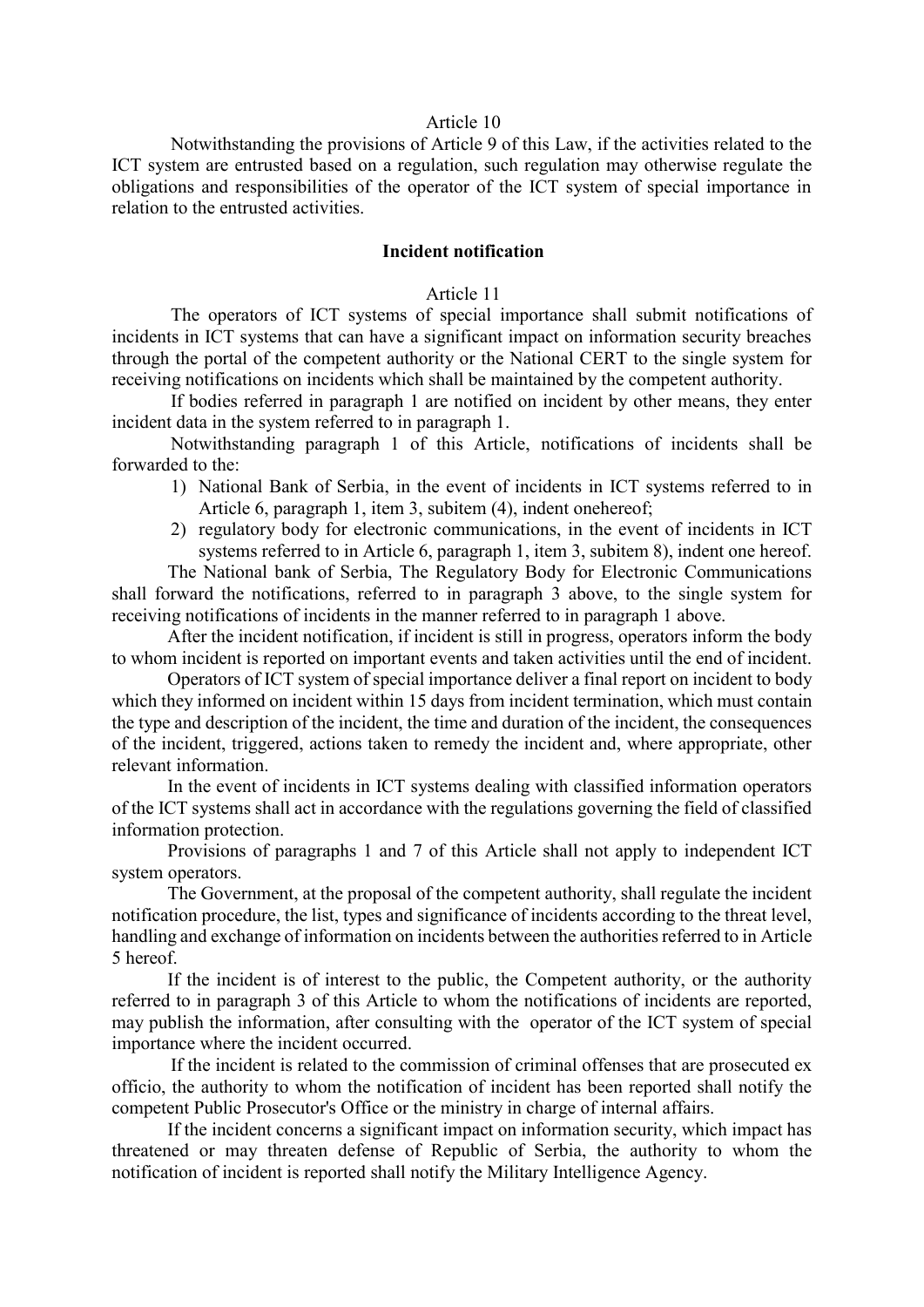If the incident concerns a significant impact on information security, which impact has threatened or may threaten national security, the authority to whom the notification of incident is reported shall notify the Security Information Agency.

In the event of threats, disturbances of destruction of an ICT system of special importance, the management and coordination of the implementation of measures and tasks in the said event shall be undertaken by the national emergency management office, in accordance with the law.

## **Incidents in ICT Systems of Special Importance that may have a Significant Impact on Information Security**

### Article 11а

An operator of an ICT system of special importance shall report the following incidents that may have a significant impact on information security:

1) incidents having a disruptive effect on the performance of tasks and provision of services, or causing significant difficulties in performance of tasks and provision of services;

2) incidents impacting a great number of users, lasting for a long time;

3) incidents having a disruptive effect on, or causing difficulties in performance of tasks and provision of services, with an impact on performance of tasks and provision of services of other operators of ICT systems of special importance or on public safety;

4) incidents having a disruptive effect, or causing difficulties in performance of tasks and provision of services and affecting a major part of the territory of the Republic of Serbia;

5) incidents leading to unauthorized access to protected data whose disclosure may jeopardize rights and interest of data subjects;

6) incidents resulting from incidents in the ICT system referred to in Article 6, paragraph 1, item 3) subitem (7) hereof, when the ICT system of special importance uses the information services of the ICT system referred to in Article 6, paragraph 1, item 3) subitem (7) hereof in its operation.

An operator of an ICT system of special importance shall report incidents that significantly increase the risk of onset of effects referred to in paragraph 1 above.

## **Submission of Statistical Data on Incidents**

### Article 11b

An operator of an ICT system of special importance shall, in addition to notifications of incidents referred to in article 11 hereof, submit to the national cert statistical data on all incidents in the ICT system in the previous year by 28 February of the current year.

The National CERT shall submit the aggregate statistical data referred to in paragraph 1 above to the competent authority and publish them on the portal of the national cert.

The type of statistical data referred to in paragraph 1 above shall be defined by the national cert.

### **International cooperation and early warnings about risks and incidents**

### Article 12

The Competent authority shall establish international cooperation in the field of the ICT system security, and in particular, it shall provide warnings about risks and incidents that meet at least one of the following conditions:

- 1) they grow quickly or tend to become high risks;
- 2) they overcome or can overcome national capacities;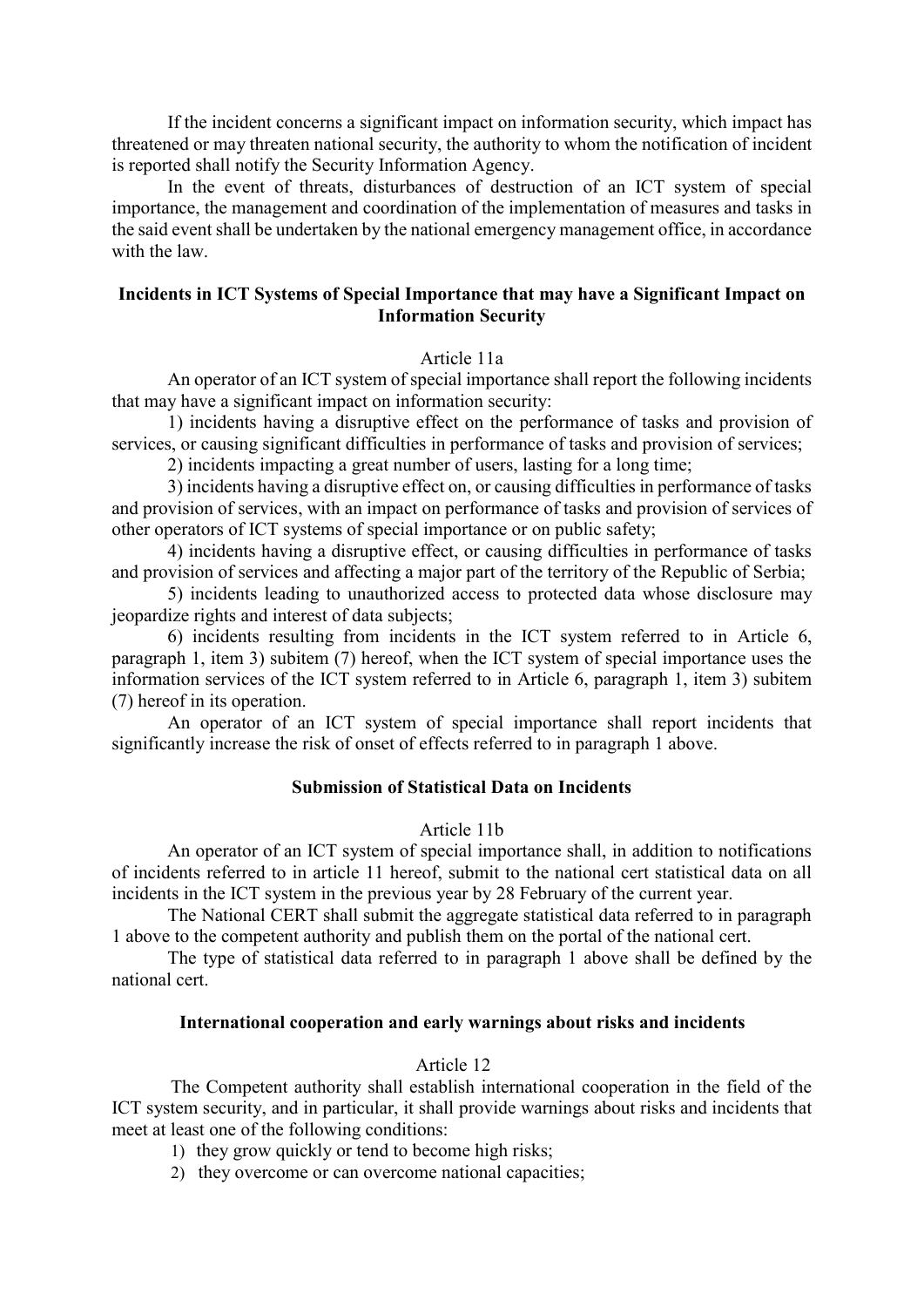3) they can have a negative impact on more than one country.

In case of an incident related to the commission of a criminal offense, following the notification from the Competent authority, the ministry responsible for internal affairs will forward the report in the official procedure, in accordance with the confirmed international agreements.

## **Independent ICT System Operators**

#### Article 13

Independent ICT system operators will appoint special persons, or organizational units, for internal control of their own ICT systems.

The persons responsible for internal control of independent ICT system operators shall submit the report on the performed internal control to the manager of the independent ICT system operator.

### **Compliant Application of the Provisions on Independent ICT System Operators**

#### Article 13a

On the National Bank of Serbia, as the operator of the ICT system, shall accordingly be applied the provisions of Art. 13, 15, 15А, 19, 22, 26, 27. And 28. of this Law, relating to Independent ICT System Operators.

On the National Bank of Serbia, as the operator of the ICT system, shall accordingly be applied the provisions of Art. 11 and 11a of this Law, relating to ICT system operators of special importance.

# III. PREVENTION AND PROTECTION AGAINST SECURITY RISKS IN ICT SYSTEMS IN THE REPUBLIC OF SERBIA

## **National CERT**

#### Article 14

The National CERT shall perform the tasks of coordinating the prevention and protection against security risks in ICT systems in the Republic of Serbia at the national level. The Regulatory Agency for Electronic Communications and Postal Services shall be responsible for the activities of the National CERT.

#### **Competences of the National Cert**

#### Article 15

The National CERT shall collect and exchange information on the risks to the ICT systems security, and the events that jeopardize the ICT system security, and it shall inform, provide support, warn and advise, in this regard, the persons who manage ICT systems in the Republic of Serbia, as well as the public, and it shall in particular:

1) monitor the state of incidents at the national level,

2) provide early warnings, alerts and announcements, and inform relevant persons about risks and incidents,

3) respond to reported or otherwise detected incidents in ICT systems of special importance, as well as to reports by individuals and legal entities, by providing advice and recommendations on the basis of available information to persons affected by the incident, and undertake other necessary measures within its jurisdiction on the basis of the obtained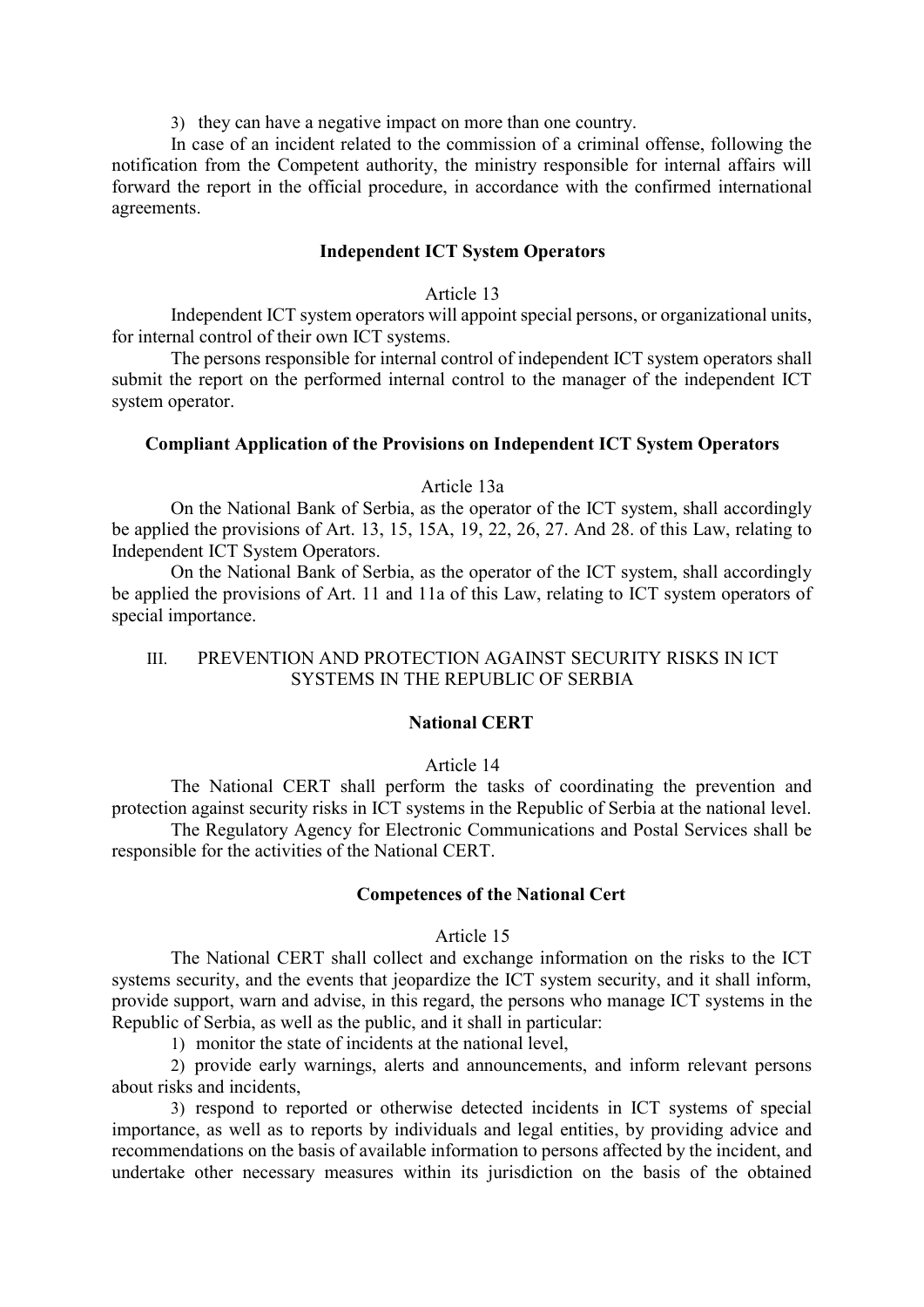knowledge,

4) continuously prepare risk and incidents analyses,

5) raise awareness among citizens, business entities and public authorities about the importance of information security, the risks and protection measures, including the implementation of campaigns aimed at raising this awareness,

6) keeps records of Special CERTs,

7) submits quarterly reports on undertaken activities to the competent authority.

National CERT is authorized to process personal data that is addressed to the National CERT in accordance with the law governing the protection of personal data and other regulations.

Processing of data on the person referred to in paragraph 1, item 3) of this Article shall include the name, surname and telephone number and / or e-mail address and shall be performed for the purpose of recording the filed applications, informing the applicant of the status of the case and, if necessary, submitting the application to the competent authorities for further action, in accordance with the law.

The National CERT shall ensure the availability of its services at all times via various communication means.

The premises and information systems of the National CERT must be on safe locations. To ensure the continuity of operation, the National CERT should:

1) be equipped with appropriate incident management systems;

2) be adequately staffed to ensure availability at all times;

3) rely on an infrastructure the continuity of which is ensured, or ensure redundant systems and backup working space.

The National CERT shall cooperate directly with the Competent authority, Special CERTs in the Republic of Serbia, similar organizations in other countries, with public and business entities, CERTs of independent ICT system operators, as well as with the CERT of public authorities.

The National CERT shall promote the adoption and use of prescribed and standardized procedures for:

1) management and remediation of risks and incidents;

2) classification of information on risks and incidents, or classification according to the level of incidents and risks.

## **Cooperation of CERTS in the Republic of Serbia**

### Article 15а

The National CERT, the CERT OF public authorities and CERTS of independent ICT system operators reflect continuous cooperation.

The CERTS referred to in paragraph 1 above shall hold joint meetings organized by the national cert at least three times a year, and where appropriate, in the event of incidents having a significant impact on information security in the Republic of Serbia.

Meetings of CERTS referred to in paragraph 1 above shall also be attended by representatives of the competent authority.

Meetings of CERTS referred to in paragraph 1 above may also be attended, when invited, by representatives of Special CERTS.

### **Supervision over the work of the National CERT**

## Article 16

The supervision over the work of the National CERT in the performance of the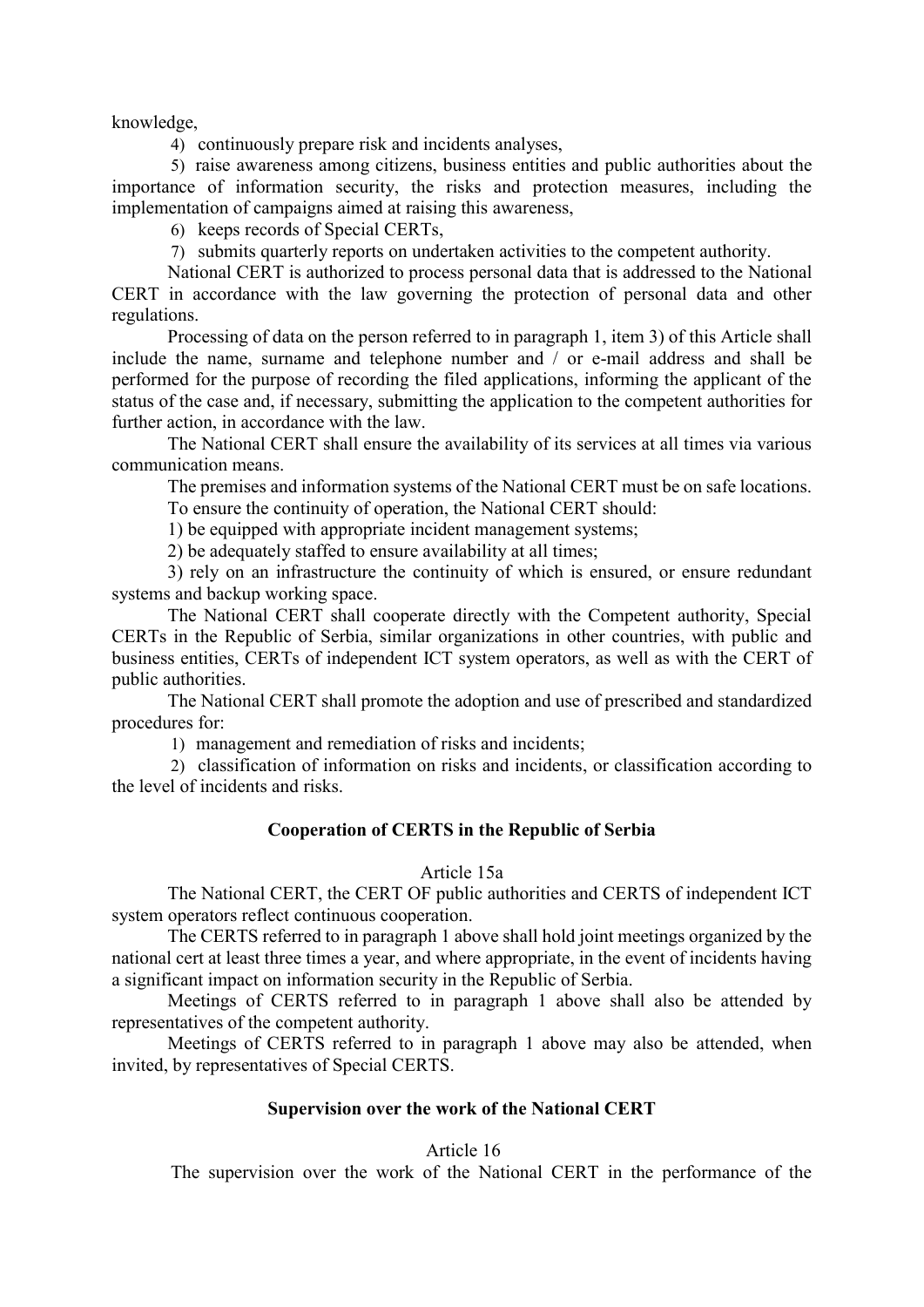activities entrusted by this law shall be performed by the Competent authority, which shall periodically, and at least once a year, check whether the National CERT has adequate resources, performs operations in accordance with Article 15 of this Law, and controls the effect of the established processes to manage the security incidents.

### **Special Centers for the Prevention of Security Risks in ICT Systems**

### Article 17

The special Center for the Prevention of Security Risks in ICT Systems (hereinafter: Special CERT) shall perform the tasks of prevention and protection against security risks in ICT systems within a certain legal person, a group of legal persons, a business area and the like.

The Special CERT is a legal person or an organizational unit within a legal person, which is entered in the records of special CERTs managed by the National CERT.

Entry into the records of special CERTs shall be done based on the application of a legal person the special CERT belongs to.

The records of special CERTs shall contain personal information about responsible persons, such as: name, surname, function and contact information such as address, telephone number and e-mail address.

Detailed requirements for entry into the records referred to in paragraph 3 of this Article shall be adopted by the National CERT.

## **Centre for Security of ICT Systems within authorities (CERT of public authorities)**

## Article 18

The CERT of public authorities shall perform the tasks related to the protection against incidents in the ICT systems of authorities, except for the ICT system of independent operators.

The work of the CERT of public authorities shall be carried out by the authority responsible for the design, development, construction, maintenance and improvement of the computer network of republic authorities.

The work of the CERT of public authorities shall include:

1) protection of the ICT system of the Computer network of republic authorities (hereinafter: CNRA);

2) coordination and cooperation with ICT system operators connected by CNRA in incident prevention, detection of incidents, gathering of information on incidents, and eliminating the consequences of incidents;

3) publication of professional recommendations for the protection of the ICT systems of public authorities, except the ICT system dealing with classified information.

# **CERT of an Independent ICT System Operator**

### Article 19

Independent ICT system operators shall be required to establish their own security centers for ICT systems to manage the incidents in their own systems.

The Centers referred to in paragraph 1 of this Article shall mutually exchange information about incidents, as well as with the National CERT and with the CERT of public authorities, and, if necessary, with other organizations.

The scope of work of the Center for Security of the ICT System, as organizational unit of the independent ICT system operator, besides the activities referred to in paragraphs 1 and 2 of this Article, may include: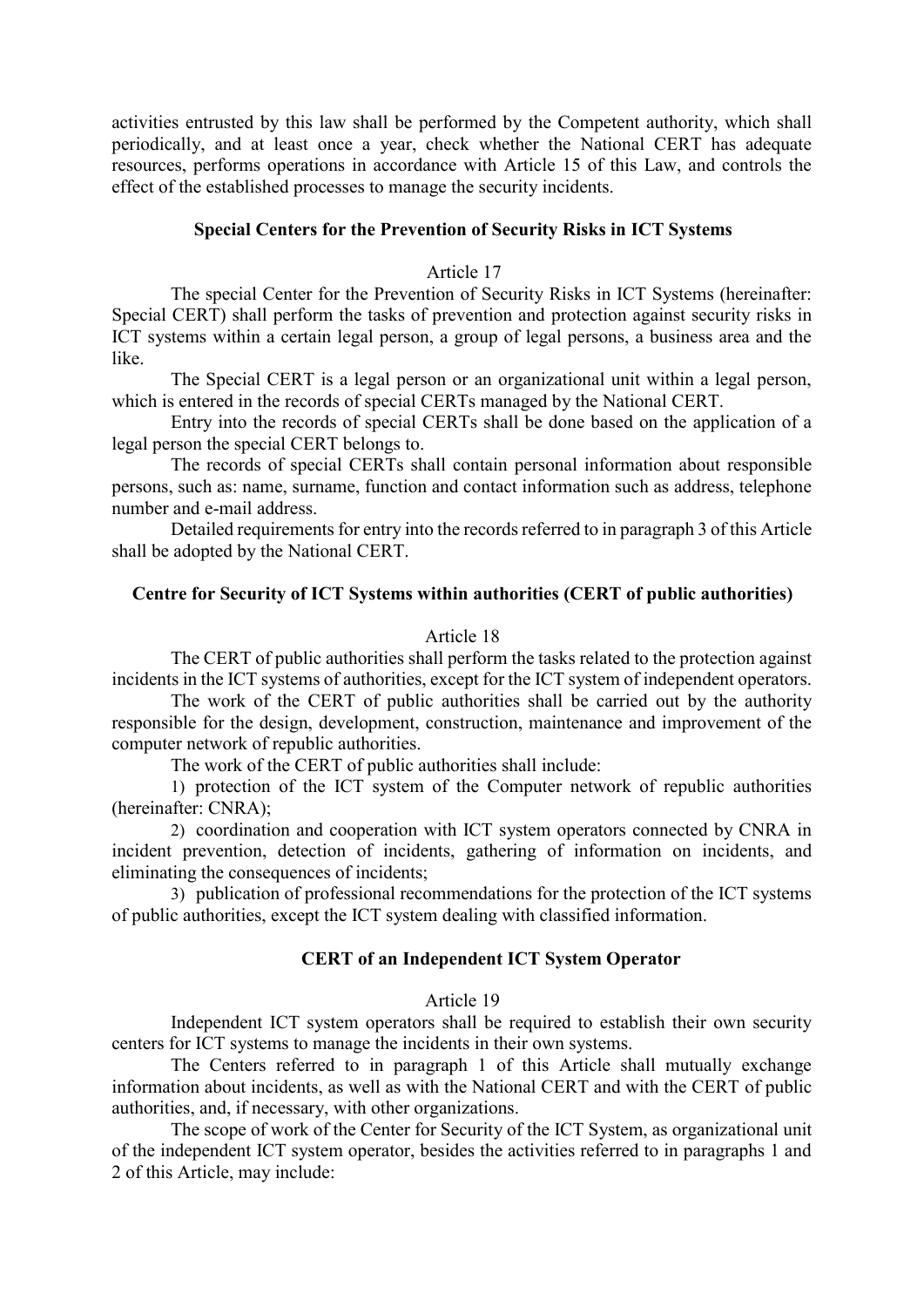1) development of internal acts in the field of information security;

2) selection, testing and implementation of technical, physical and organizational measures for protection, equipment and programs;

- 3) selection, testing and implementation of CEMR protection measures;
- 4) supervision of the implementation of security procedures;
- 3) management and use of cryptographic products;
- 4) analysis of the security of the ICT system in order to assess the risks;
- 5) training of employees in the field of information security.

# **Protecting when using Information and Communication Technologies**

## Article 19а

A Competent Authority shall undertake preventive measures for safety and protection online, as well as public interest activities, by educating and informing citizens, especially children, parents and teachers, about advantages, risks and ways of safe use of the internet, as well as through a single contact point for providing advice and receiving complaints about safety online, and forward the complaints to competent authorities for taking further action.

An electronic communications operator providing public telephone services shall enable free of charge calls to the single contact point for providing advice and receiving complaints about safety online for all subscribers.

If the complaint indicates a criminal offence, infringement of rights, health status, welfare and/or general integrity of a person, internet addictive behavior risk, the complaint shall be referred to the competent authority for handling it in accordance with its remit.

A Competent Authority is authorized for processing data on the person seeking information and advice from the competent authority pursuant to the law and other regulations.

Processing of data on the person referred to in paragraph 4 above shall include his/her name, surname and telephone number and/or e-mail address and it shall be performed in accordance with the law governing personal data protection, for the purpose of complaints recording, informing of submitter on the complaint status, and, in case it is necessary, submitting a complaint to competent authorities for taking further action, in accordance with the law.

Personal data reffered to paragraph 5 hereby are kept in accordance with the regulations governing office management.

To ensure the continuity of operation of the single contact point for providing advice and receiving complaints about safety online, the competent authority should:

1) be equipped with appropriate complaint handling systems;

2) be adequately staffed to ensure availability in work;

3) rely on an infrastructure the continuity of which is ensured.

The Government shall regulate in more detail the implementation of measures for safety and protection online referred to in paragraphs 1 and 3 above.

# IV. CRYPTOSECURITY AND PROTECTION AGAINST COMPROMISING ELECTROMAGNETIC RADIATION

## **Competence**

## Article 20

The Ministry in charge of defense shall be responsible for the information security tasks related to approval of cryptographic products, distribution of crypto materials and protection against compromised electromagnetic radiation, and the tasks and activities in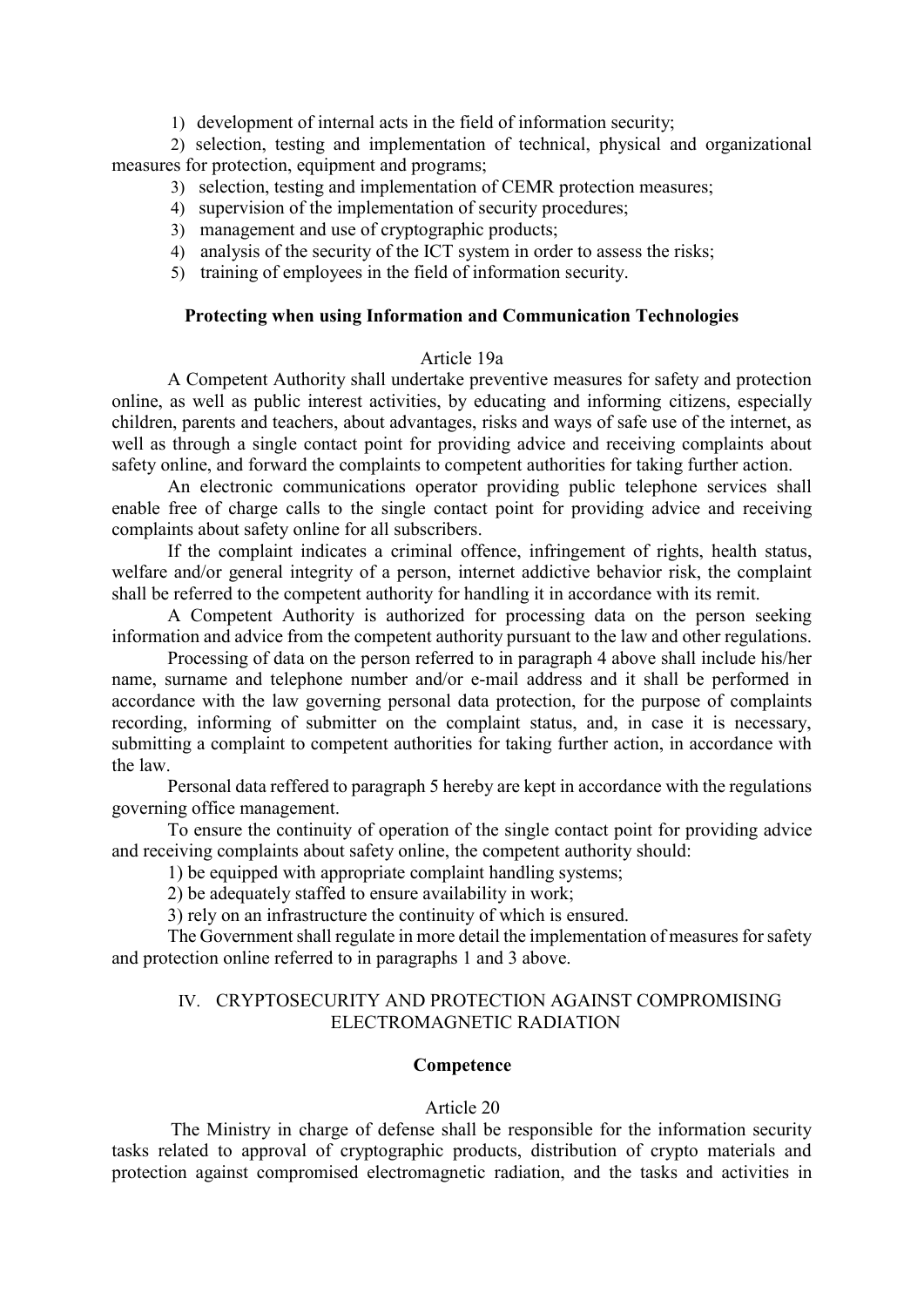accordance with the law and regulations adopted on the basis of the law.

# **Activities and tasks**

Article 21

In accordance with this Law, the Ministry in charge of defense shall:

1) organize and implement the scientific research in the field of cryptographic security and protection against CEMR;

2) develop, implement, verify and classify the cryptographic algorithms;

3) research, develop, verify and classify its own cryptographic products and solutions for CEMR protection;

4) verify and classify national and foreign cryptographic products and solutions for CEMR protection;

5) define procedures and criteria for the evaluation of cryptographic security solutions;

6) perform the function of a national body for approval of cryptographic products, and ensure that these products are approved in accordance with the relevant regulations;

7) perform the function of a national body for protection from CEMR;

8) check the ICT system from the aspect of crypto security and protection against CEMR;

9) perform the function of a national body for distribution of crypto material, and define the management, handling, storage, distribution and recording of crypto material in accordance with the regulations;

10) plan and coordinate the production of crypto parameters (parameters of cryptographic algorithm), the distribution of crypto material and the protection against compromising electromagnetic radiation in cooperation with independent ICT system operators;

11) establish and maintain a central register of verified and distributed crypto material;

12) establish and maintain a register of issued approvals for cryptographic products;

13) create electronic certificates for cryptographic systems based on public key infrastructure (RivPs Key 1p<sup>A</sup>ga5<sup>A</sup>gis<sup>A</sup>ige - RK1);

14) propose the adoption of regulations in the field of crypto security and protection against CEMR, pursuant to this Law;

15) perform expert supervision related to crypto security and protection against CEMR;

16) provide expert assistance to the inspector for the information security in the field of crypto security and protection against CEMR;

17) provide services for a fee to legal and natural persons, outside the public authorities, in the field of crypto security and protection against CEMR, according to the regulation of the Government on the proposal of the Minister of Defense;

18) cooperate with national and international bodies and organizations within its competencies regulated by this Law.

The funds generated from the fee for the services referred to in paragraph 1, item 17) of this Article shall be the revenues of the budget of the Republic of Serbia.

# **Compromising electromagnetic radiation**

# Article 22

CEMR protection measures for handling classified information in ICT systems shall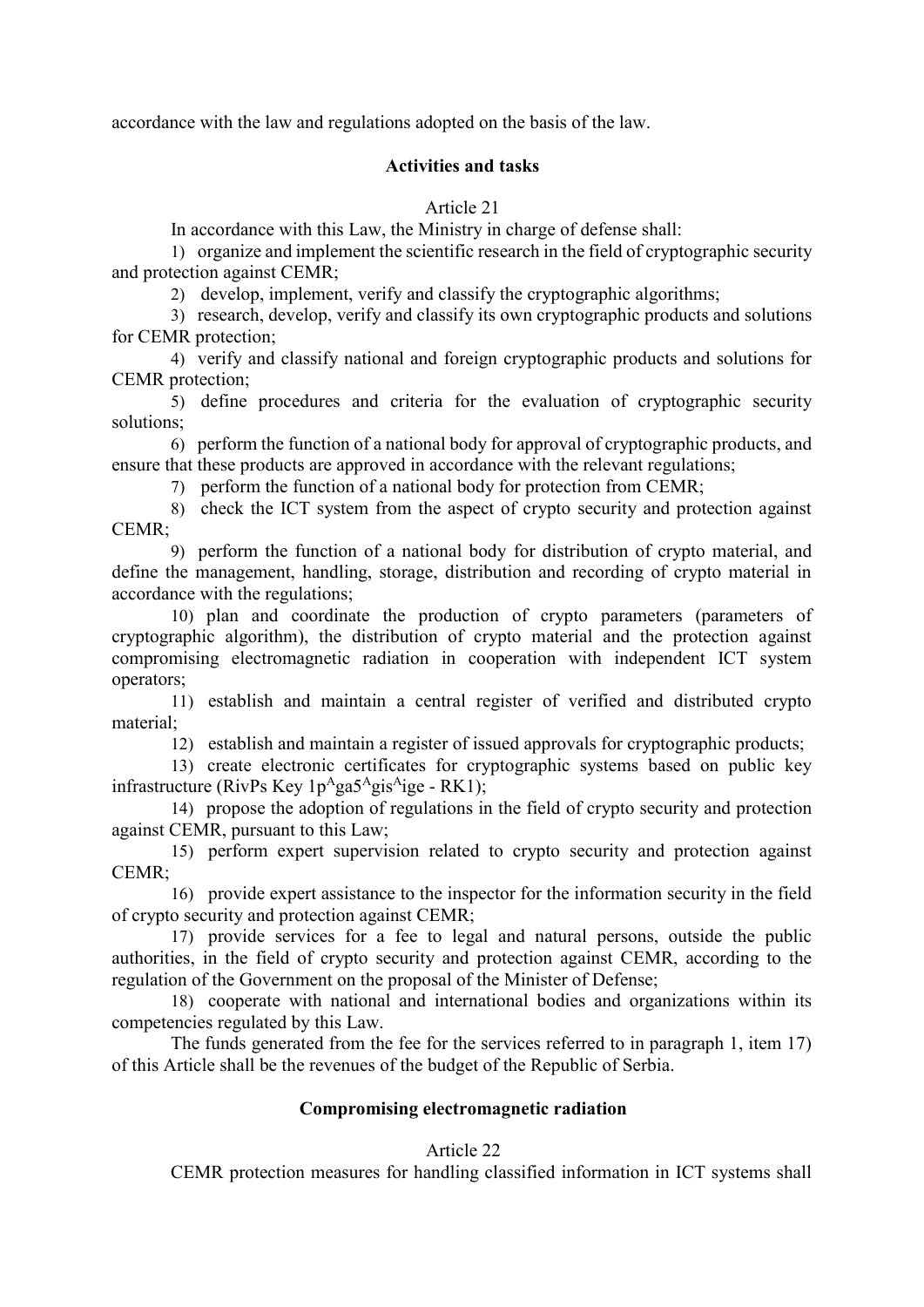be applied in accordance with the regulations governing the protection of classified information.

CEMR protection measures can be applied by the operators of ICT systems who do not have this as a legal obligation, on their own initiative.

For all technical components of the system (devices, communication channels and spaces) that are at risk of CEMR, which could lead to violation of the information security referred to in paragraph 1 of this Article, a CEMR protection check and an assessment of the risk of unauthorized access to classified information using CEMR shall be performed.

The CEMR protection check shall be carried out by the Ministry in charge of defense. The independent ICT system operators can perform CEMR checks for their own needs.

The detailed requirements for CEMR checks, and the way of assessing the risk of data leakage through CEMR shall be regulated by the Government, at the proposal of the ministry responsible for defense.

#### **Crypto protection measures**

#### Article 23

Crypto protection measures for handling classified information in ICT systems shall be applied in accordance with the regulations governing the protection of classified information.

Crypto protection measures may also be applied when transmitting and storing data that are not classified as secret, in accordance with the law governing the secrecy of data, when it is necessary, on the basis of the law or other legal act, to apply technical measures to limit the access to data and to protect the integrity, authenticity and non-repudiation of data.

At the proposal of the ministry responsible for defense, the Government shall regulate the technical requirements for cryptographic algorithms, parameters, protocols and information assets in the field of crypto protection used in cryptographic products in the Republic of Serbia for the purpose of protection of secrecy, integrity, authenticity and non-repudiation of data.

### **Approval for a cryptographic product**

#### Article 24

Cryptographic products used to protect the transmission and storage of data designated as secrets, in accordance with the law, must be verified and approved for use.

At the proposal of the ministry responsible for defense, the Government shall closely regulate the requirements that must be met by the cryptographic products referred to in paragraph 1 of this Article.

#### **Issuing approval for a cryptographic product**

#### Article 25

An approval for a cryptographic product shall be issued by the ministry in charge of defense, at the request of the ICT system operator, the manufacturer of the cryptographic product or another interested person.

The approval for a cryptographic product may refer to a single copy of a cryptographic product or to a specific cryptographic product model that is produced serially.

The approval for a cryptographic product may have a validity period.

The Ministry in charge of defense shall decide upon the request for the issuance of approval for a cryptographic product within 45 days from the date of submission of a regular request, which can be extended in case of special complexity of the check for a maximum of 60 days.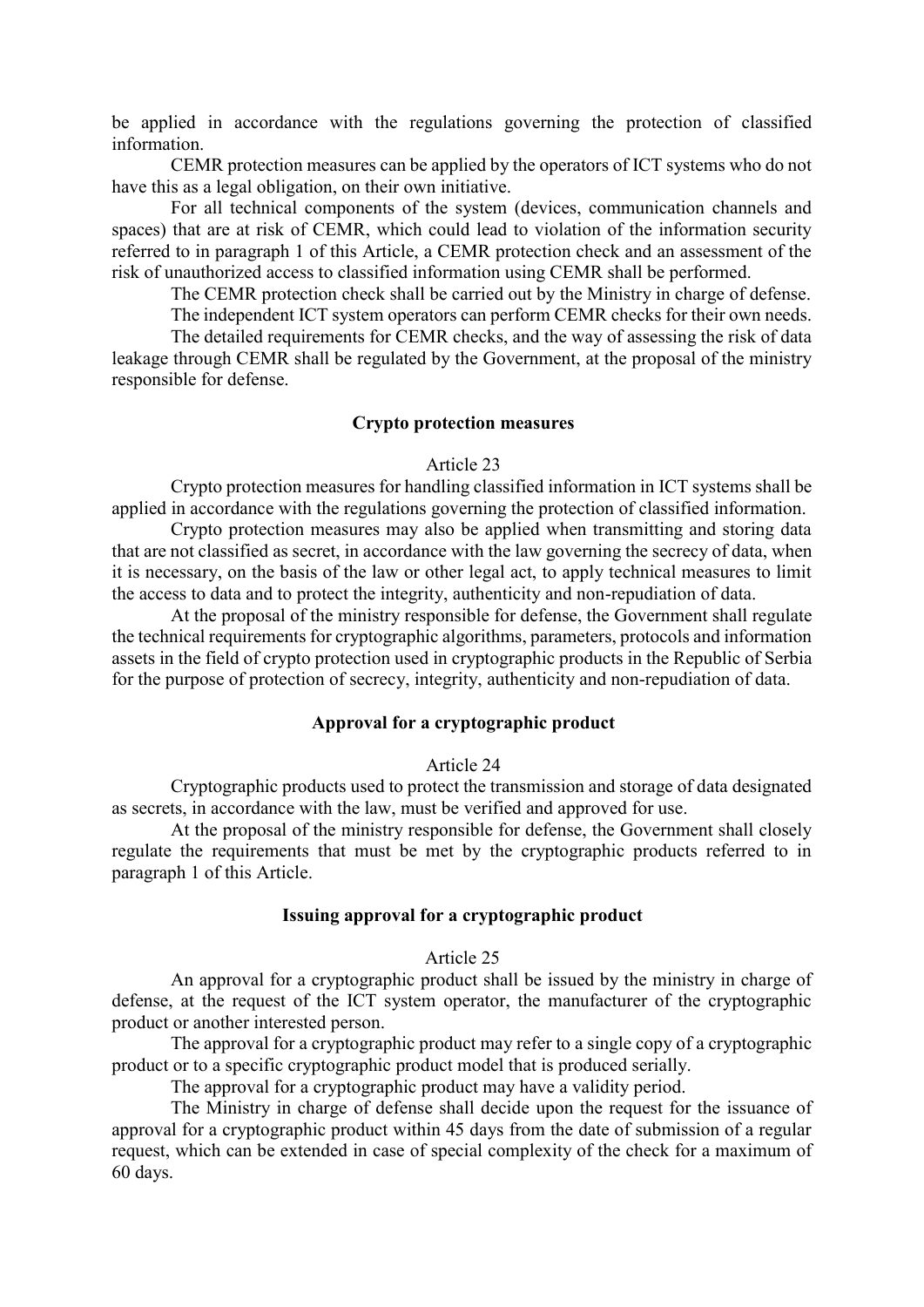An appeal shall not be allowed against the decision referred to in paragraph 4 of this Article, but an administrative dispute may be initiated.

The Ministry in charge of defense shall keep a register of issued approvals for a cryptographic product.

The register referred to in paragraph 6 of this Article shall contain personal information on persons responsible, such as name, surname, function and contact information such as address, telephone number and e-mail address.

The Ministry in charge of defense shall publish a public list of approved cryptographic product models for all models of cryptographic products for which it was emphasized in the application for approval that the cryptographic product model should be in the public list, and if the application was submitted by the manufacturer or by the person authorized by the manufacturer of the cryptographic product concerned.

The Ministry in charge of defense may revoke a previously issued approval for a cryptographic product, or change the requirements from paragraphs 2 and 3 of this Article for reasons of new knowledge related to the technical solutions applied in the product, which affect the assessment of the level of protection provided by the product.

The Government, at the proposal of the ministry responsible for defense, shall closely regulate the content of the application for the approval of a cryptographic product, the conditions for granting the approval for a cryptographic product, the method of issuing the approval, and the content of the register of issued approvals for a cryptographic product.

## **General approval for the use of a cryptographic product**

### Article 26

Independent ICT system operators shall have a general approval for the use of a cryptographic product.

The ICT system operator referred to in paragraph 1 of this Article shall independently assess the degree of protection provided by each individual cryptographic product it uses, in accordance with the prescribed requirements.

### **Registers in crypto protection**

### Article 27

Independent ICT system operators that have general approval for the use of a cryptographic products shall establish and maintain registers of cryptographic products, crypto materials, rules and regulations, and persons performing crypto protection jobs.

The register of persons performing crypto protection jobs shall contain the following personal information on persons performing crypto protection jobs: surname, father's name and name, date and place of birth, personal identity number, telephone, e-mail address, education, data on completed vocational training for crypto protection jobs, job name, date of beginning and end of work in crypto protection jobs.

The register of crypto materials for handling foreign classified information shall be maintained by the Office of the National Security Council and Classified Information Protection, in accordance with ratified international agreements.

The Government, at the proposal of the ministry responsible for defense, shall closely regulate keeping of the registers referred to in paragraph 1 of this Article.

> V.INFORMATION SECURITY **INSPECTION**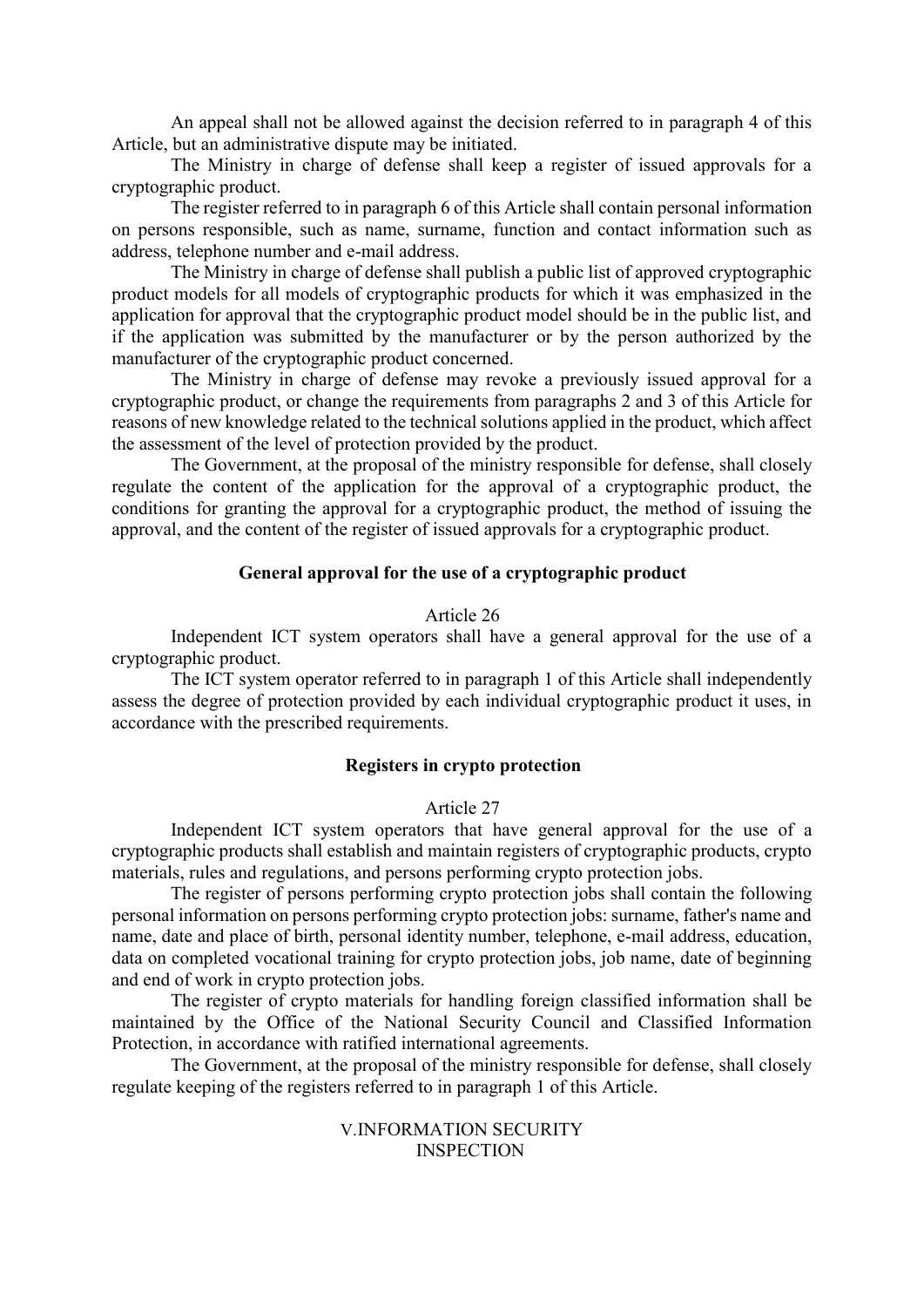#### **Information security inspection activities**

#### Article 28

The information security inspection shall perform inspection supervision over the implementation of this Law and the operation of the operator of the ICT systems of special importance, except the operators of independent ICT systems and ICT systems for handling classified information, in accordance with the law regulating inspection supervision.

The work of the information security inspection shall be performed by the ministry in charge of information security through an information security inspector.

Within the inspection supervision of the work of an ICT system operator, the information security inspector shall determine whether the requirements prescribed by this Law and the regulations adopted pursuant to this Law have been fulfilled.

#### **Authorities of an information security inspector**

#### Article 29

In the procedure of performing the inspection supervision, an information security inspector shall be authorized, in addition to ordering measures for which the inspector is authorized in the procedure of performing the inspection supervision established by law, to do the following:

1) order the removal of established irregularities and give a deadline for it;

2) prohibit the use of procedures and technical means that endanger or violate information security and give a deadline for it.

### VI. PENAL PROVISIONS

## Article 30

A penalty of 50,000.00 to 2,000,000.00 dinars shall be imposed for infringement to an operator of an ICT system of special importance if it:

1) fails to execute the entry in the registry within the time limit referred to in Article 6b hereof;

2) fails to adopt the Act on security of ICT systems referred to in Article 8 paragraph 1 of this Law;

3) fails to apply the protection measures determined by the Act on security of ICT systems referred to in Article 8, paragraph 2 of this Law;

4) fails to verify the compliance of implemented measures referred to in Article 8, paragraph 4 of this Law;

5) fails to submit the statistical data referred to in Article 11b hereof;

6) fails to comply with the order of the information security inspector within the given deadline referred to in Article 29, paragraph 1, item 1 of this Law.

For the infringement referred to in paragraph 1 of this Article, the responsible person of an operator of an ICT system of special importance shall also be punished with a fine ranging from 5,000.00 to 50,000.00 dinars.

## Article 31

A penalty in the amount of 50,000.00 to 500,000.00 dinars shall be imposed on an operator of an ICT system of special importance for infringement if:

1) fails to inform the authorities referred to in Article 11, paragraphs 1, 3 and 7) hereof about incidents in the ICT system;

2) fails to deliver notifications on important events regarding incident and activities